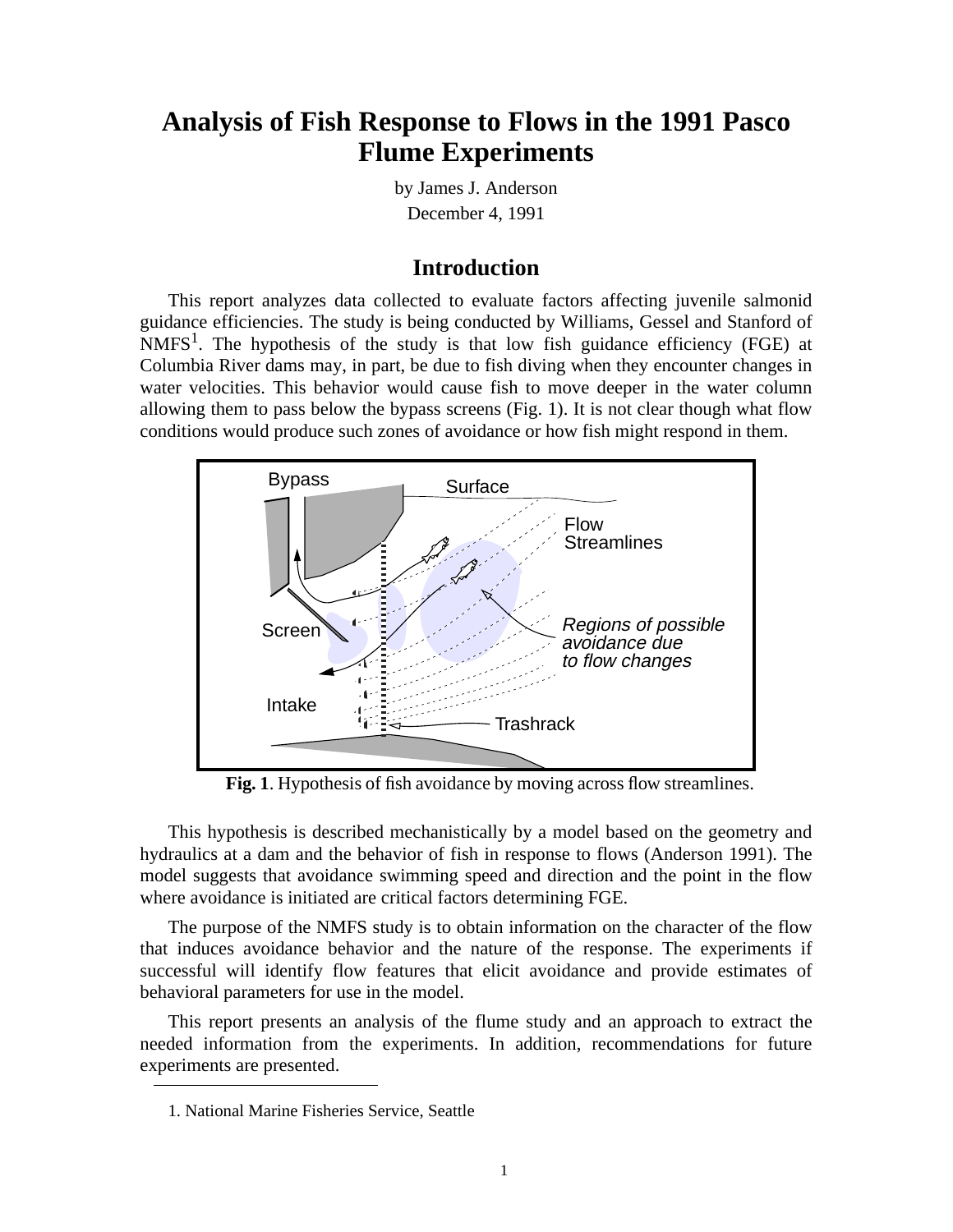#### **Experimental design in 1991**

The response of fish to changes in flow were conducted in the Pasco oval flume. Fish were released into a flow and their responses to a barrier of different porosities were recorded with video cameras (Fig. 2).



**Fig. 2**. Schematic of flume used in study showing fish path.

In addition to recording fish paths, the flow distribution in the flume was measured with a current meter. The study was conducted with yearling and subyearling juvenile chinook salmon. Barriers with four porosities were tested (100%, 53, 35, and 0% porosity). The Waterways Experimental Station (WES) determined flow with a Doppler LASER current meter. Flow streamlines were presented as vector plots and time history samples at selected points n the flume.

In this report one fish trajectory was analyzed. Using the WES data to estiamte flows fish behavior responses are estimated and related to changes in flow velocities. The analysis was on a video track make on July 10, 1991 using a barrier with 53% porosity. No information was provided on the tape as to the species but from its size and the date of the experiment it appeared to be a subyearling chinook.

# **Analysis approach**

The approach used in the analysis was to separate fish movement into two parts: one due to the water flow and one due to fish behavior in response to the stimulus the fish encountered in the flume. The idea was to identify fish swimming velocity and then determine if the changes in swimming speed correlated with changes in flow. The existing data was not sufficient to establish statistically significant results but it was sufficient to illustrate the analysis methodology.

# **Flow Analysis**

The WES meter provided point source measurements from which streamlines were constructed which represent theoretical particle paths and the velocity of particles along the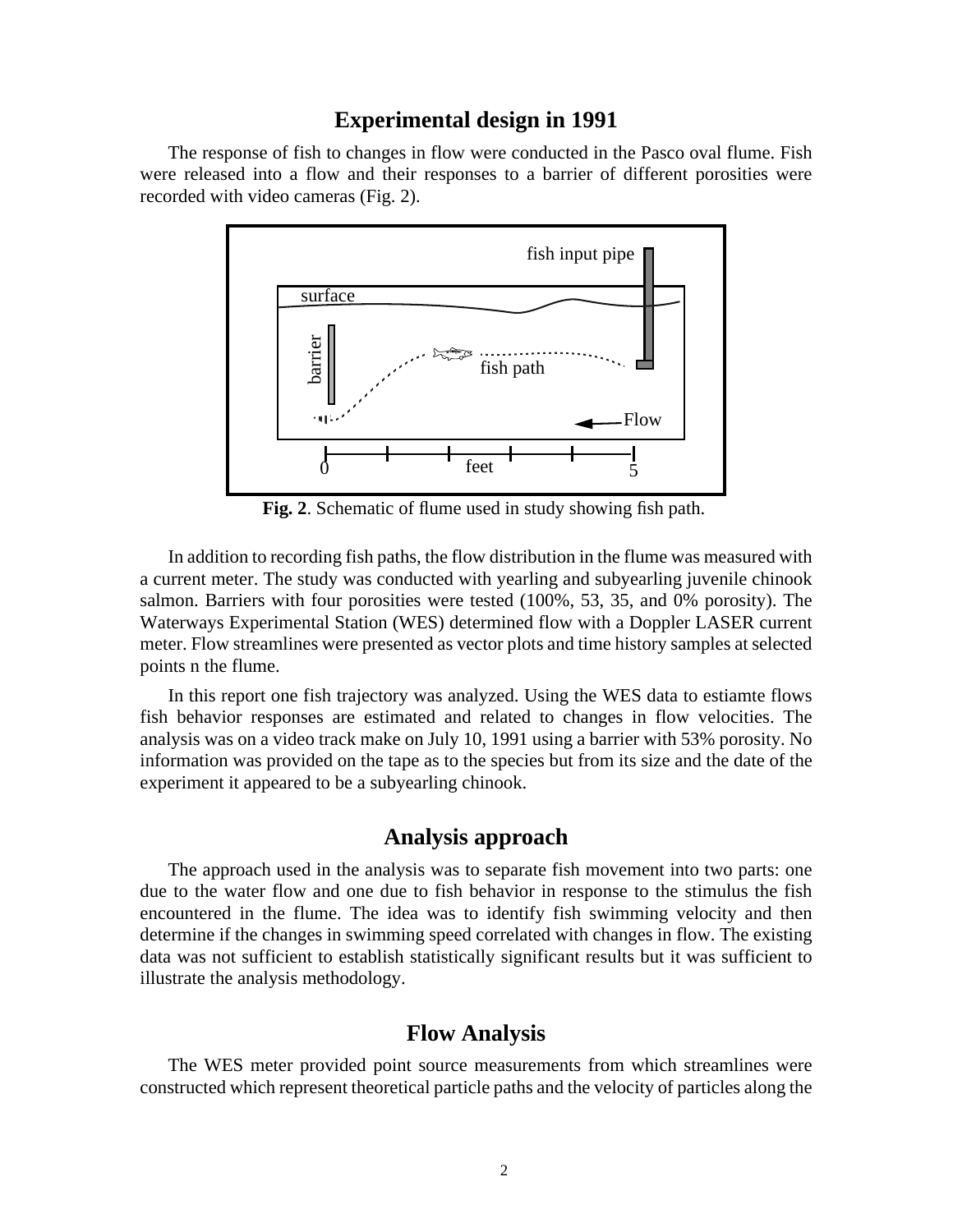paths. Although this technique provides average flow conditions it is unclear if estimating trajectories from the point source measurements is suitable for the analysis. Ideally, to separate flow and behavioral contributions of fish movement we require paths of neutrally buoyant particles moving in the vicinity of a fish. In any case collecting both point and path measurements will provide the best description of the flow in the flume.

For analysis of the 1991 data the streamline vector contours provided by WES were converted into a hypothetical particle path. The theoretical position of a water particle at each 0.1 *s* increment was determined by the velocity along the streamline. Next, a smooth path was determined using an S-PLUS smoothing algorithm<sup>1</sup>. In the procedure *X* and *Y* positions of the particle were smoothed against time. In Fig. 3 the smoothed vertical position of a fish is illustrated along with the data points. The smoothing function provides an apparently higher level of resolution since fish and fluid move in a smooth continuous manner allows for interpolation of positions between observation points.



**Fig. 3**. Smoothed *Y* position of a particle moving along a streamline over time. Line is smoothed function, data are (\*).

From individual *X* vs. time and *Y* vs. time a smoothed *X* vs. *Y* path was made (Fig. 4).



**Fig. 4**. Path of water particle along streamline in flume. Barrier is illustrated in figure along with data points (\*).

<sup>1.</sup> Smoothing based on cubic B-spline (smooth.spline) available in S-PLUS (StatSci, 1991)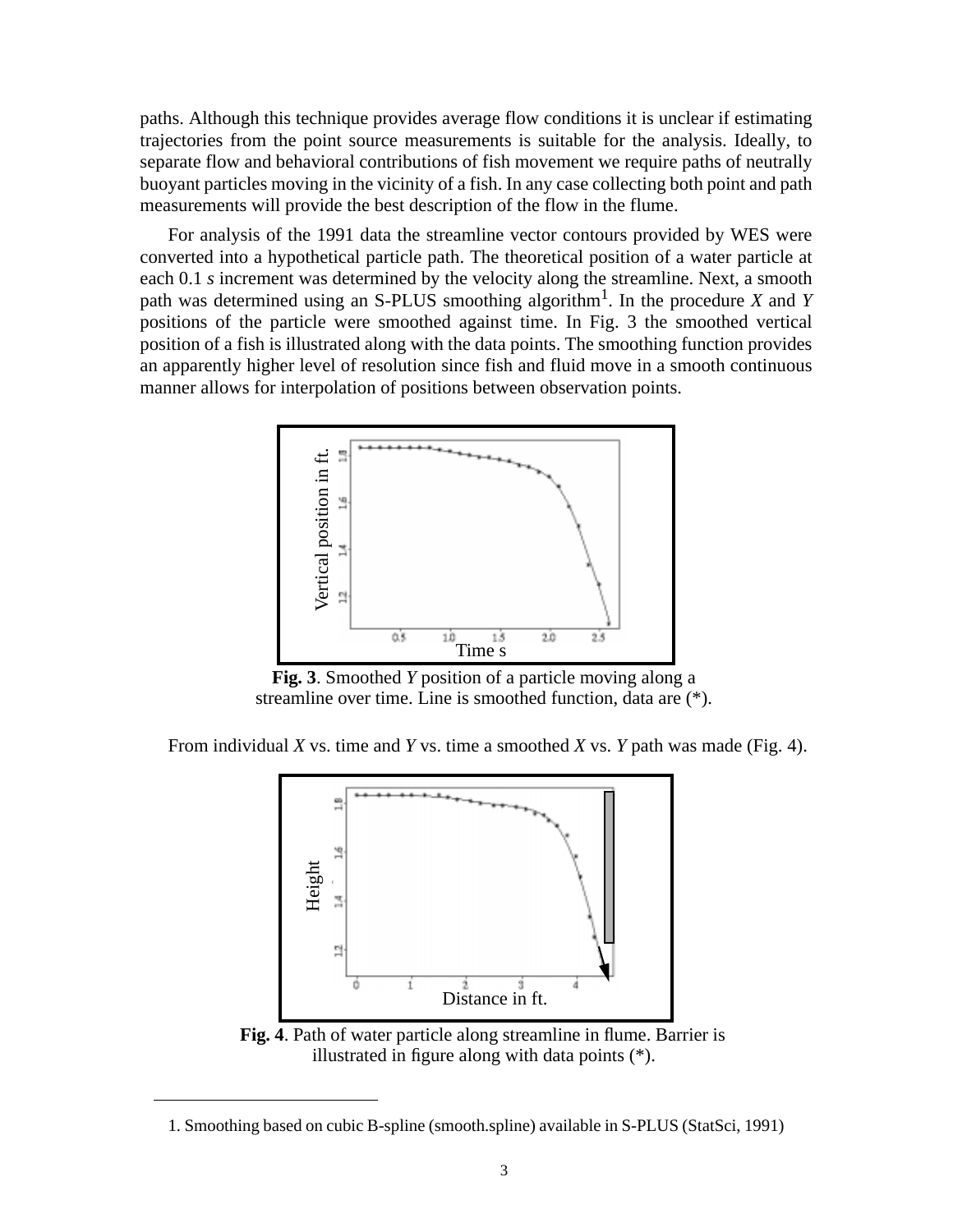From the smoothed positions velocity as a function of time or positions was determined from the time derivative of position by the equations:

$$
U\left(t + \frac{\Delta t}{2}\right) = \frac{X(t + \Delta t) - X(t)}{\Delta t}
$$
  

$$
V\left(t + \frac{\Delta t}{2}\right) = \frac{Y(t + \Delta t) - Y(t)}{\Delta t}
$$
 (1)

The resulting vertical velocity of a flow particle over time is illustrated in Fig. 5.



**Fig. 5**. Velocity of a particle in the *Y* direction vs. time.

The particle speed along the streamline is determined from:

$$
\tilde{\mathbf{y}} = \sqrt{U^2 + V^2} \tag{2}
$$

The speed of the particle plotted against *X* distance from the release point is illustrated in Fig. 6. The barrier distance was 4.5 ft.



**Fig. 6**. Flow *U* velocity along *x* coordinate.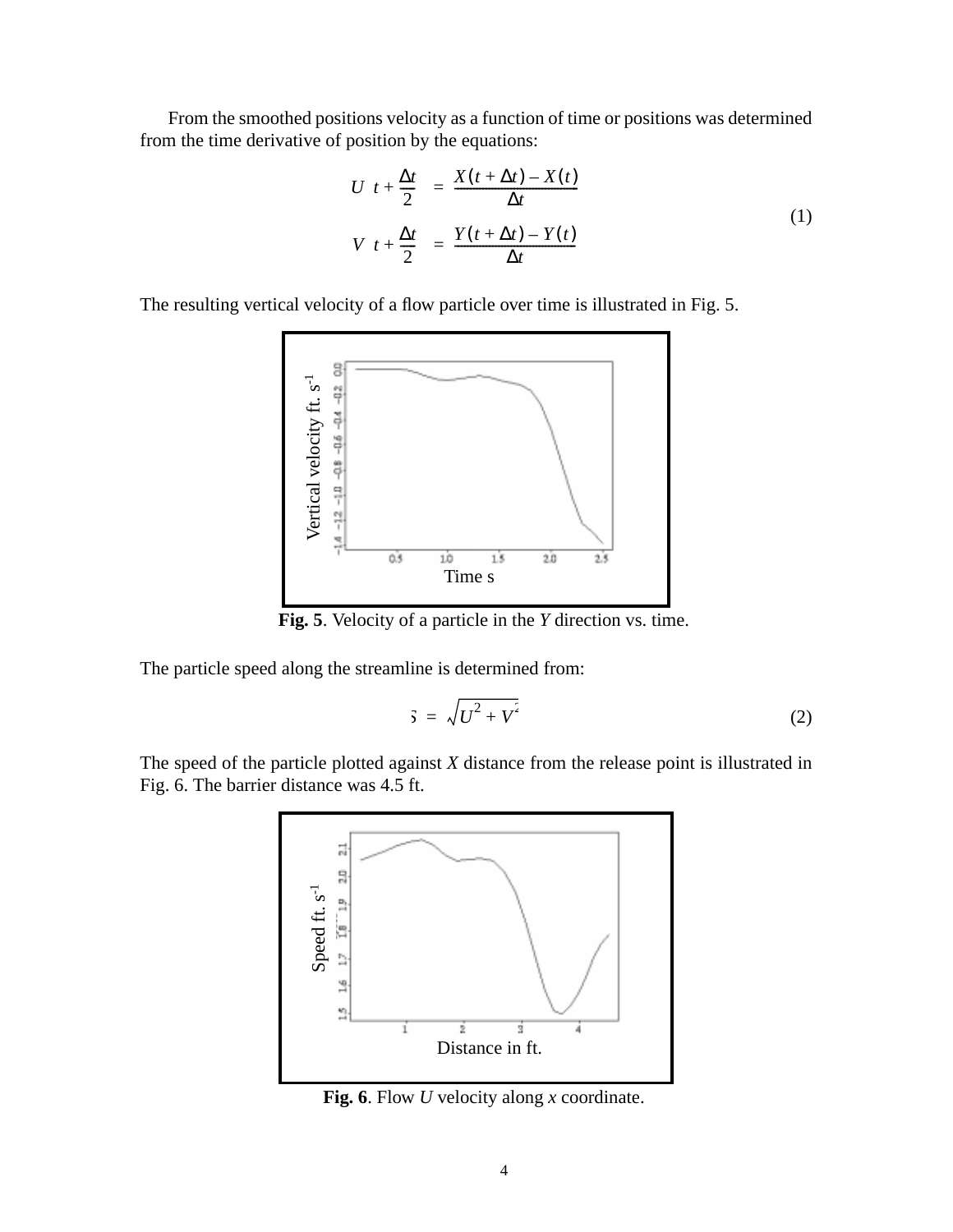Notice that the particle appears decelerates as it approaches the barrier and then accelerates as it passes it.

The water particle acceleration is calculated from the equation:

$$
A\left(t + \frac{\Delta t}{2}\right) = \frac{S(t + \Delta t) - S(t)}{\Delta t}
$$
\n(3)

This is illustrated in Fig. 7.



**Fig. 7**. Acceleration as a function of distance. Barrier is at 4.5 ft.

# **Fish Analysis**

The fish path, velocity and acceleration were analyzed in a similar fashion to the flow data. First, fish position was smoothed against time for the *X* and *Y* coordinates. The smoothing, illustrated in Fig. 8 and Fig. 9, shows the position of the fish in the vertical and horizontal directions as a function of time for both observations (\*) and the smooth fit.



**Fig. 8**. Actual positions (\*) and smoothed path of fish in *X*.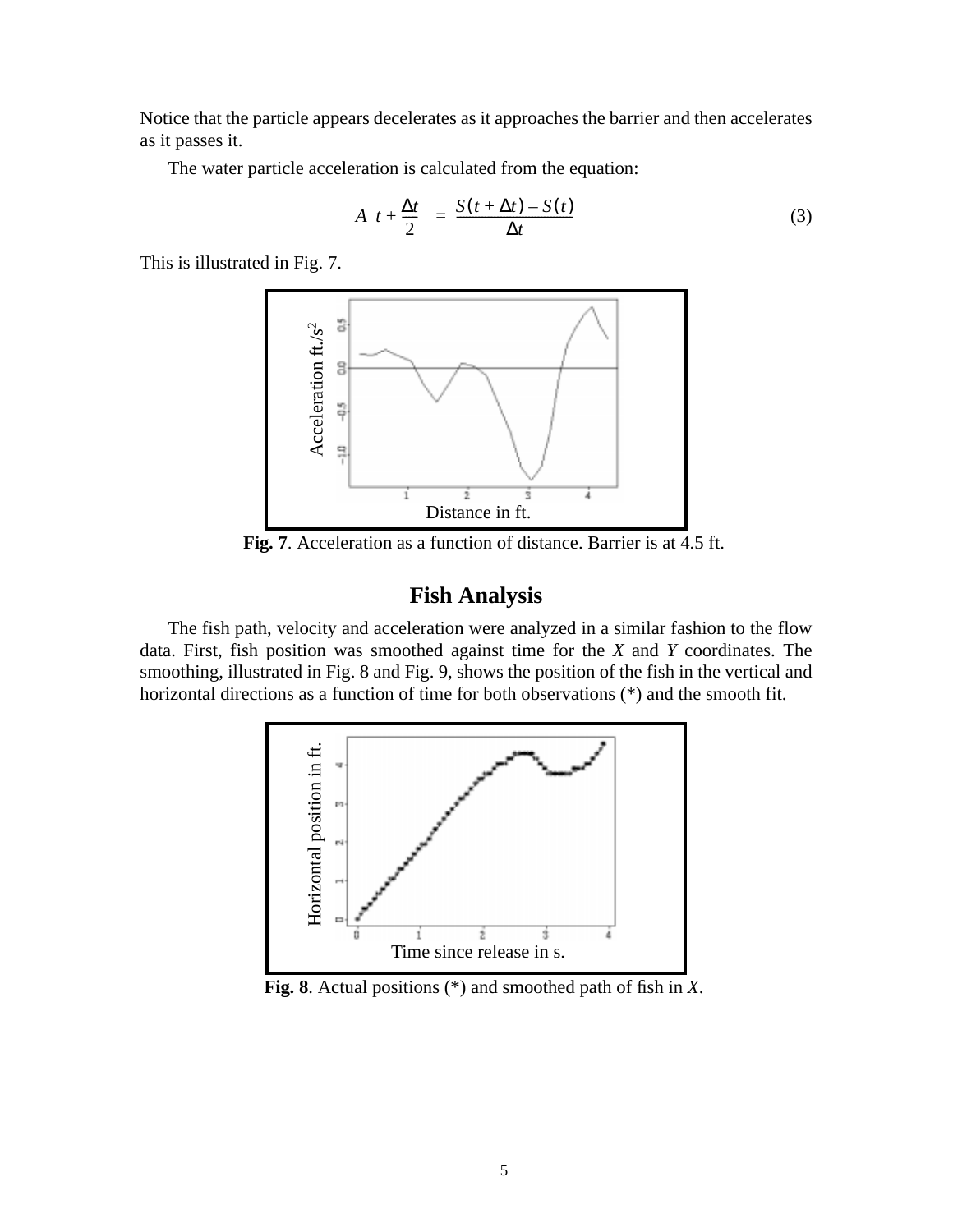

**Fig. 9**. Actual positions (\*) and smoothed path of fish in *Y*.

The smoothed fish path in *X* and *Y* is illustrated in Fig. 10.



**Fig. 10**. Data points (\*) and smoothed path of fish in *X* and *Y*.

From the fish path the velocities, accelerations and speed was computed. Fish speed is illustrated in Fig. 11 as a function of distance from the release point.



Fig. 11. Fish speed with distance from release.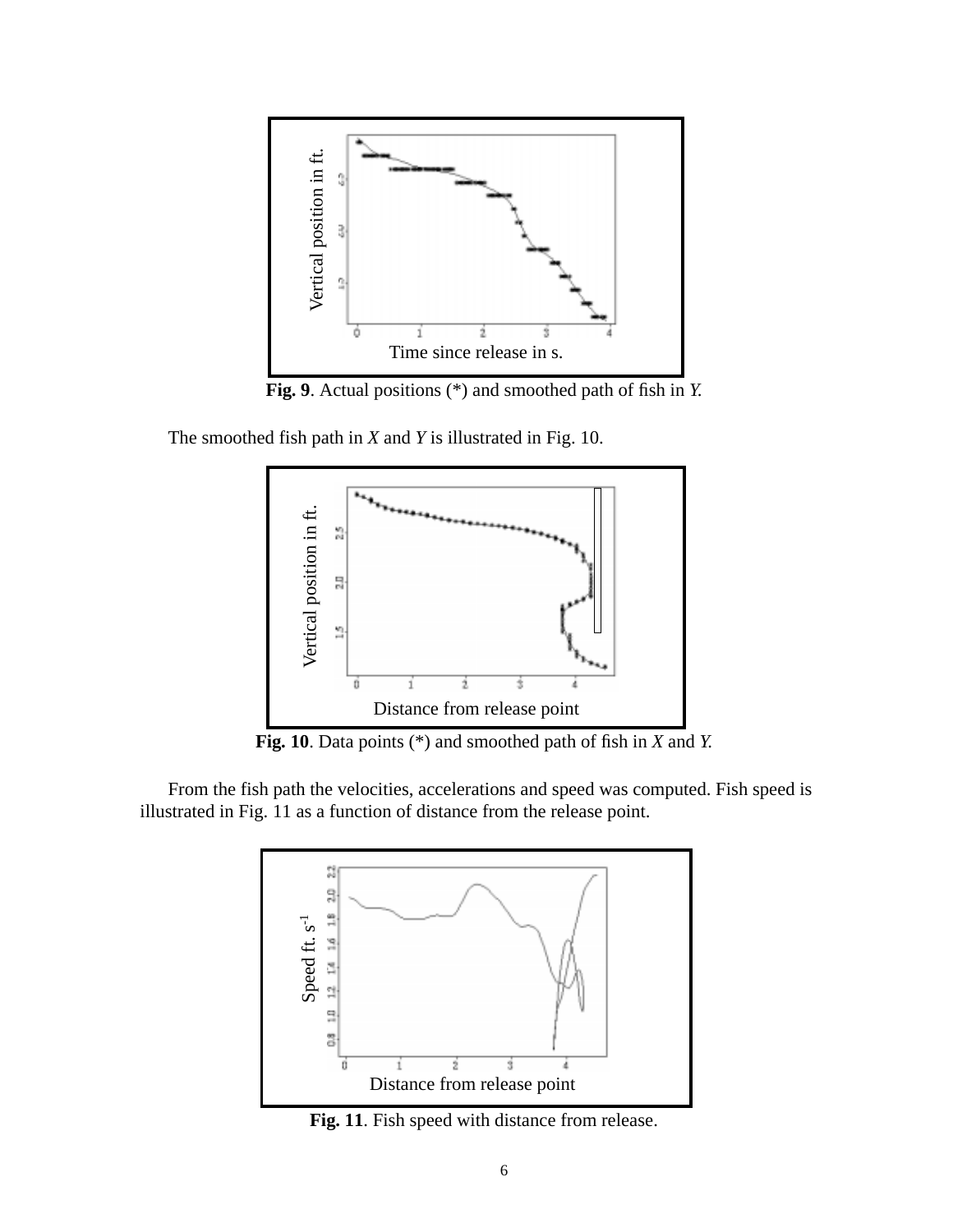The above figure shows absolute fish speed. Our interest is in the swimming velocities resulting from the behavior. To compute this value we subtract the flow velocity components from the fish velocity components yielding fish swimming velocity components as a function of time or distance. The equations are:

$$
U_{swim} = U_{fish} - U_{flow}
$$
  
\n
$$
V_{swim} = V_{fish} - V_{flow}
$$
\n(4)

The resulting vertical swimming velocity of the fish from Eq(4) is illustrated in Fig. 12 and Fig. 13 below.



**Fig. 12**. Vertical swimming velocity vs. distance in flume.



**Fig. 13**. Horizontal swimming velocity vs. distance in flume.

Notice that when the flow is removed, horizontal velocity is essentially zero and vertical velocity is slightly negative for the first 4.5 feet of the fish's path. At 4.5 ft. the fish encountered the barrier. This is also evident in swimming speed illustrated below (Fig. 14).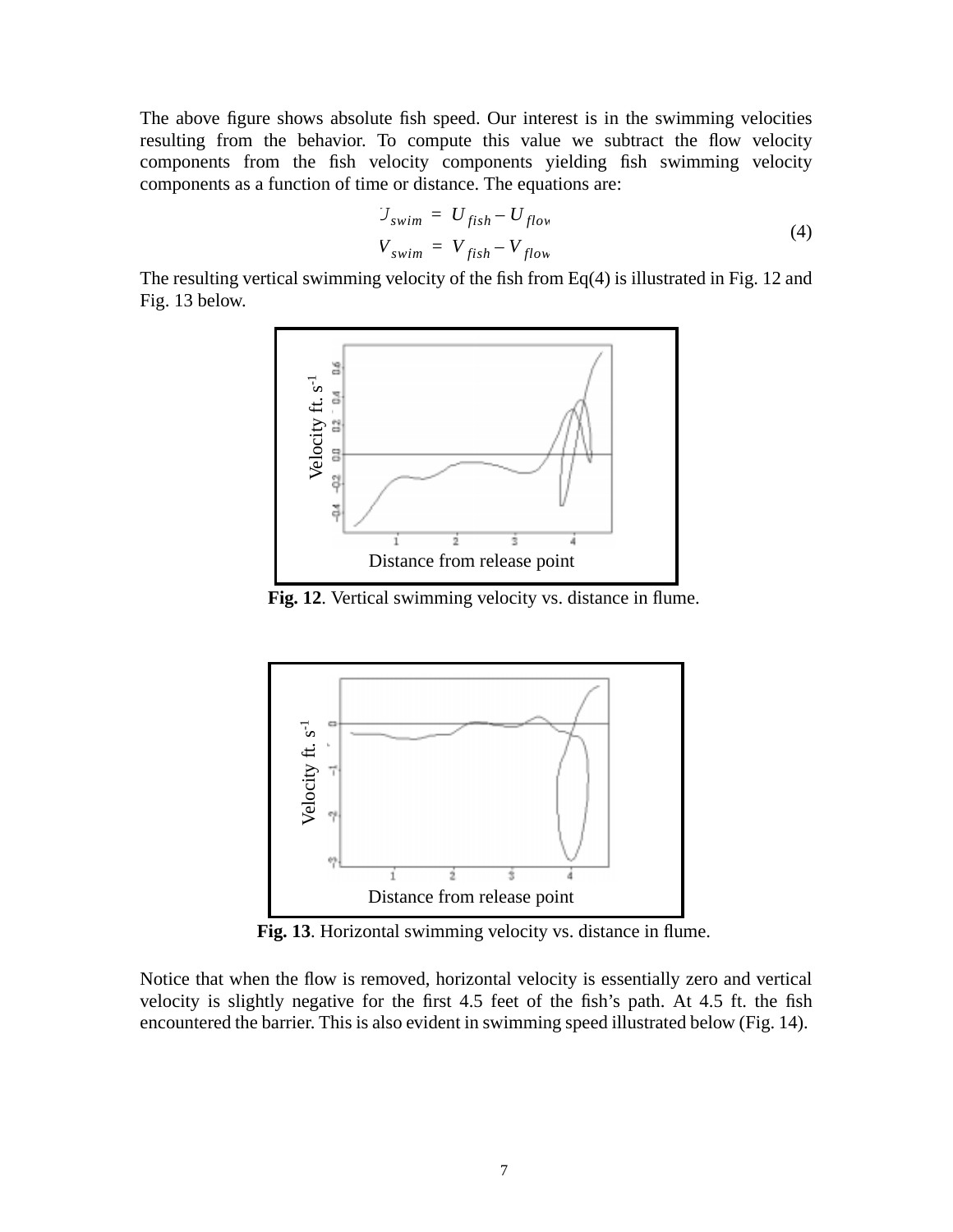

**Fig. 14**. Swimming speed vs distance in flume. Note avoidance response is initiated at a distance of 4 ft.

The angle of swimming can be estimated from the velocity components using the equation:

$$
\theta = \text{atan}(V_{swim}, U_{swim}) \tag{5}
$$

The angle of swimming vs. distance from release is illustrated in Fig. 15. The angle of  $0^{\circ}$ occurred when the fish moved downstream with the flow downstream. Angles of about -90<sup>o</sup> occurred when the fish actively swam upstream. In these cases the effective fish swimming angle was up to  $90^{\circ}$  below the horizontal. The data suggest that in its escape the fish, oriented upstream, swam downward. Just before encountering the barrier it moved upward.



**Fig. 15**. Angle in swimming behavior.  $0^{\circ}$  is downstream, 150° upstream and downward.

The pattern of angle change is correlated with swimming speed (Fig. 16). It is not clear how much of this correlation is an artifact of the computations since both angle and speed apply the same basic velocity data.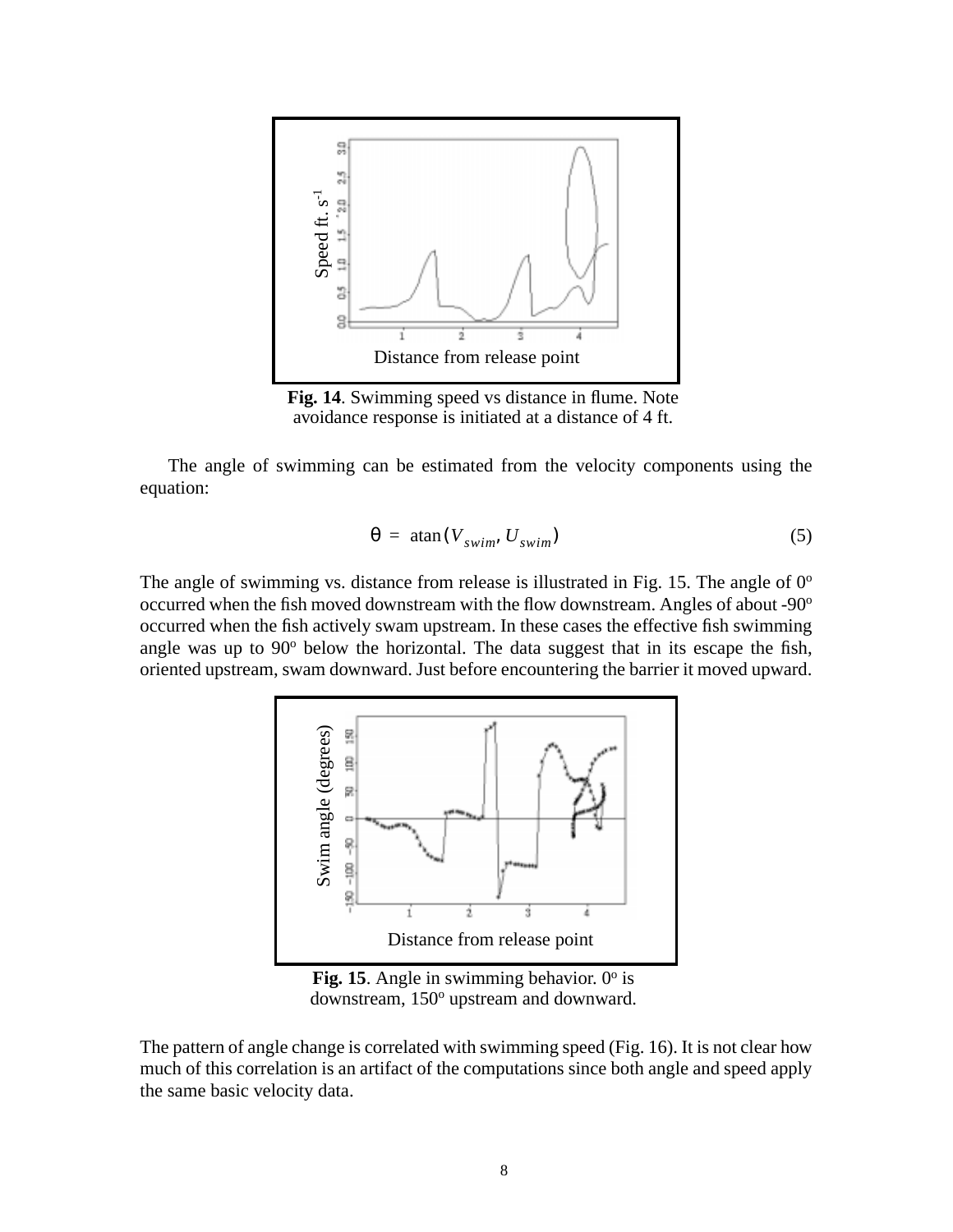

**Fig. 16**. Correlation of swimming speed and angle.

The data in Fig. 12 and Fig. 15 suggest that the fish initially moved slightly downward in the flume. This observations is supported by the fact that nearly all fish in the flume studies passed beneath the barrier instead of above it. This analysis, although preliminary, suggests that before fish initiate an avoidance response to the barrier they actively moved downward at a velocity of about 0.2 ft.  $s<sup>-1</sup>$  and an angle of near 90 $^{\circ}$ .

# **Discussion**

From the observations on the behavior of fish in the flume study we hypothesize that fish respond to changes in the water velocity. This is supported by studies on the sensory biology of fishes (Kalmijn 1988). Studies indicate that for low frequency motions the strength of the neurological signal produced by inertial detectors in the fish inner ear (otolith) is directly proportional to the acceleration of the fish body. Thus, there is a biological mechanism to base a relationship between swimming behavior and water accelerations.

This hypothesis is supported since increased swimming speed appears to correspond with a deceleration in the flow field (Fig. 17). Such a deceleration is expected to be associated with a flow blockage by the barrier.



Fig. 17. Fish swimming speed and flow acceleration.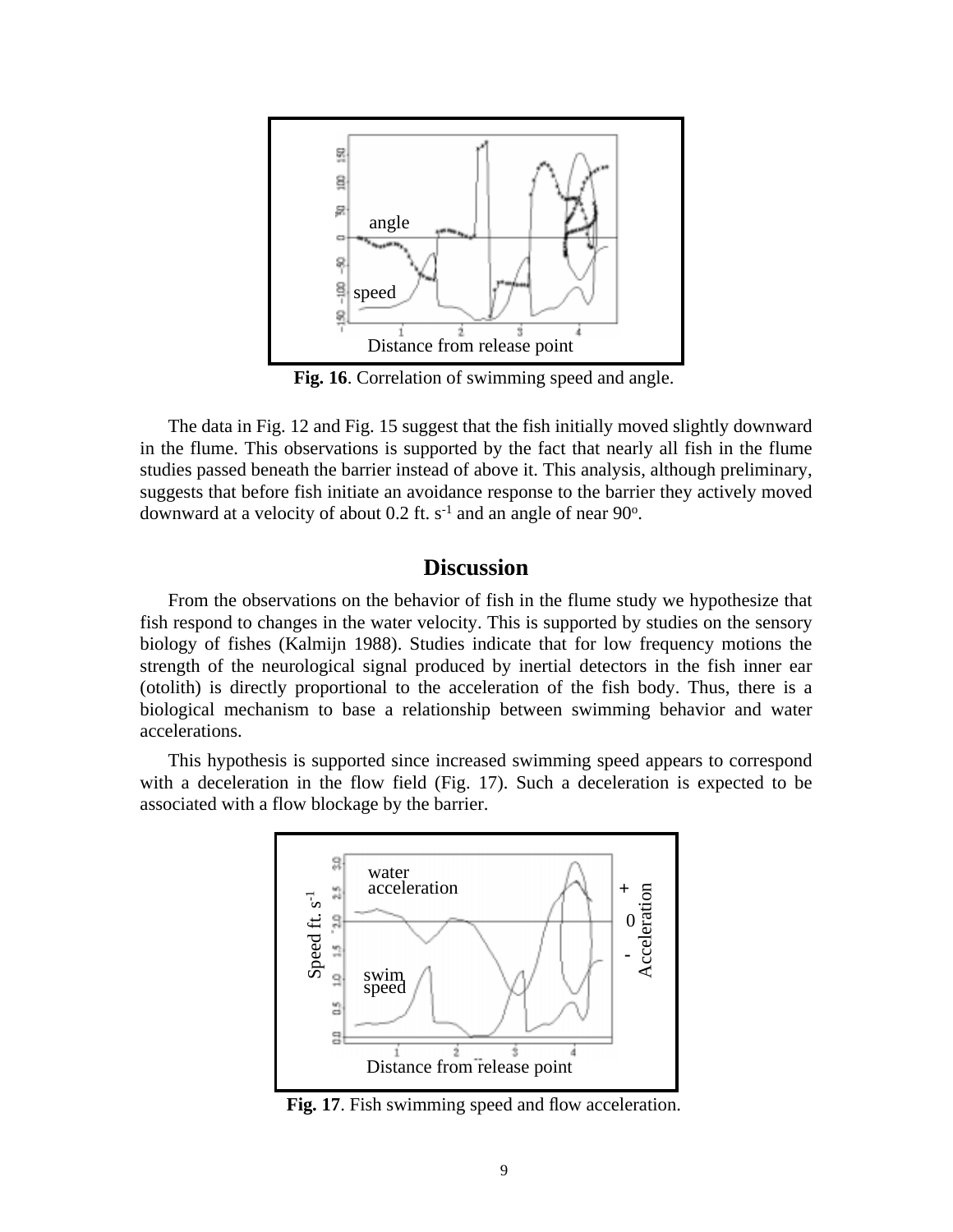The relationship between swimming speed and water acceleration can be further illustrated by plotting the two properties directly (Fig. 17). It appears that a swimming response was initiated with flow decelerations. The actual relationship between fish swimming velocity and acceleration is complex. Flow accelerations will cause changes in fish acceleration, which in turn induce changes in swimming. This results in changes in fish acceleration. In addition, not only does fish behavior alter the fish acceleration field directly the resulting change in position will put the fish into a different flow field. The result is a complicated relationship between swimming velocity and water acceleration. In spite of these complications a relationship might be identified but more careful measurements will be required to determine if a speed-acceleration relationship is statistically significant.

#### **Conclusions on data analysis**

This analysis of the Pasco 1991 flume experiments provides preliminary information suggesting the following:

- Water and fish velocities and accelerations can be resolved by tracking fish and neutrally buoyant particles in the flume.
- Using a time date generator during the video taping is required.
- The fish positions can be traced within a few centimeters.
- Fish analyzed in the experiments (subyearling chinook and a 53% porosity barrier) appeared to have two main behaviors.
	- 1. Far field behavior: a gradual downward swimming  $({\sim} 0.2 \text{ ft. s}^{-1})$  prior to encountering changes in flow at the barrier.
	- 2. Near field behavior: a strong downward swimming  $(\sim 2 \text{ ft. s}^{-1})$  upon encountering the barrier.
- $\blacksquare$  Avoidance responses in the far fields appeared to have angles up to -90 $\degree$  or directly downward.

# **NMFS Objectives**

The primary 1991 objective of NMFS was to evaluate juvenile fish migrant behavior relative to changes in water velocities. How behavior might be related to flow was not detailed in the NMFS proposal but there appears to be sufficient information from the 1991 study for a preliminary analysis. The NMFS efforts need to be focused on identifying trajectories of water and fish from which actual fish behavior can be extracted.

The stated 1992 objective, to repeat the experiments under selected light conditions, seems premature. First, the existing data from 1991 needs to be analyzed using the techniques outlined in this report. A hypothesis relating fish velocities and movements to flow accelerations needs to be developed. This is a nontrivial task since a time referenced trajectory of each fish must be obtained. Although it is difficult to develop an exact experimental design for 1992 without an analysis of the 1991 data, the analysis of one fish in this report and the path data already conducted by NMFS suggest some modifications to the study. These are detailed below.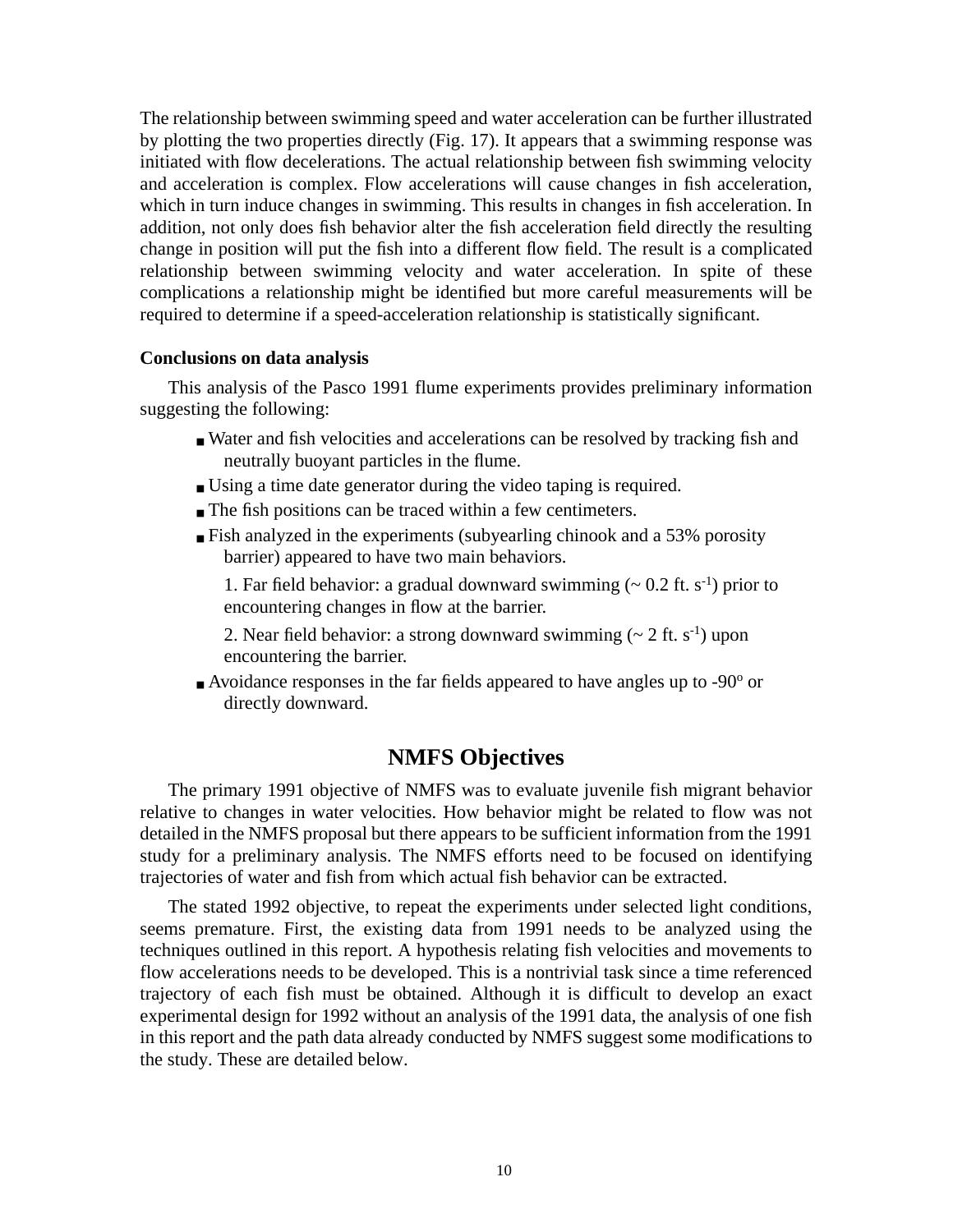### **Recommendations**

#### **Visual affects**

A criticism of the experiments is that fish also respond to visual stimuli which complicate the analysis of responses to flow. Although this criticism can only be alleviated by removing all visual signals, as a first step the visual stimuli should be controlled so it does not change with changes in flow. Once the response of fish to flow is understood then experiments can be conducted on blind fish or fish under low light levels to determine if major conclusions of flow experiments change when visual cues are eliminated.

#### **Flow control**

The experimental setup of the Pasco flume appeared to produce sufficient flows to induce changes in fish behavior. The paths of fish were quite smooth suggesting the level of turbulence in the tank did not significantly affect results. To better control the flow distribution about the barrier, the following flume modification is suggested (Fig. 18).



Fig. 18. Suggested flume design to control flows.

Two baffles would fit behind the barrier. Adjustable openings in the baffles, designated  $H_{\text{upper}}$  and  $H_{\text{lower}}$ , would direct the flow above or below the barrier while the visual configuration experienced by the fish would be unchanged. With this configuration it would be possible to direct neutrally buoyant particles to pass either above or below the barrier. This configuration might be used to study if downward motion is related to flow or behavior.

#### **Video tracking**

Resolution of fish paths requires a clear video record including a high resolution time date generator. Using the existing camera, frames were taken every 0.03 to 0.07 seconds providing resolutions of between 1 to 5 cm in the fish position. This resolution might be adequate to resolve the velocities and accelerations.

A time date record can be superimposed on the video after recording with a time date generator<sup>1</sup>.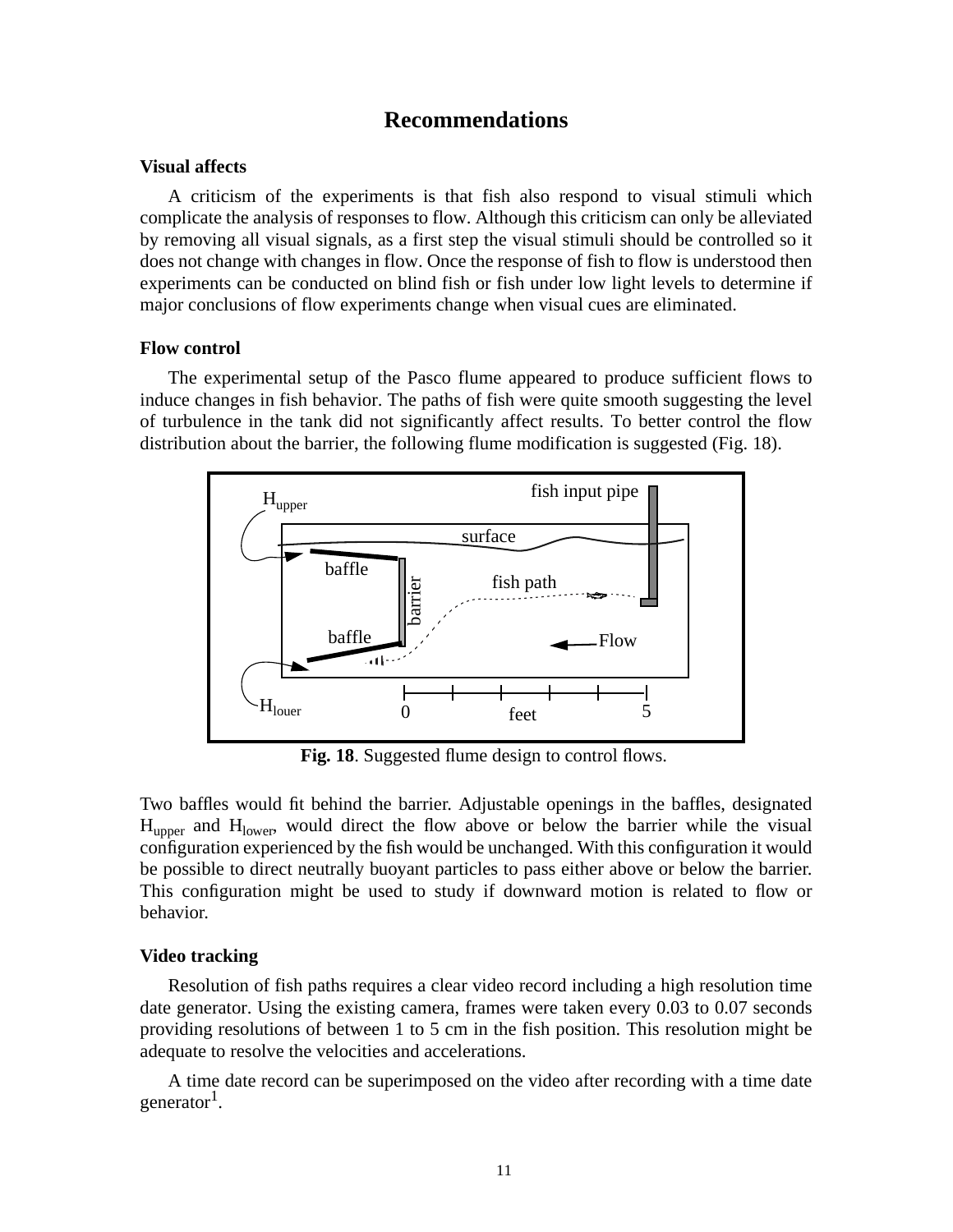The background color and lighting used in the 1991 studies made continuous tracking of fish difficult. Additional work is required to obtain a clear video image. A white background should be provided on the tank side. Adequate levels of light should be used so each fish can be tracked on a frame-by-frame basis.

The background should have a grid so fish positions is easily referenced in the video records.

A parallax problem appeared in the 1991 films resulting from the video camera being at an angle to the screen. The experiments should be set up to reduce this problem (Fig. 18).



**Fig. 19**. Suggested future and 1991 camera positions.

#### **Water path and velocity**

The velocity information required for the analysis is best measured as trajectories of particles moving with the flow. This is the technique used to measure fish velocities. It is not clear that point measurements of velocity provided by WES are sufficient for the analysis although an understanding of the average flow conditions in the flume would help interpret and understand flow trajectories. I suggest that anesthetized fish of the same species and size be released along with the experimental fish and that water velocity and acceleration then be computed using the procedures outlined in this report.

The timing of release of anesthetized fish is important for comparison with test fish. Since anesthetized fish will move quickly through the flume several fish must be released with each test fish. The idea is to insure that at each point along a test fish's path an anesthetize fish is in the same location and so the paths of the two fish can be compared.

Protocols for this analysis will have to be developed at the flume. In addition, the data will have to be analyzed to determine maximum allowable distances between test and anesthetized fish to adequately resolve the flow field around test fish.

As an alternative to using anesthetized fish to measure the flow fields it may be possible to use spheres that circulate in the water system.

<sup>1.</sup> A time date generator for the study can be provided by the UW.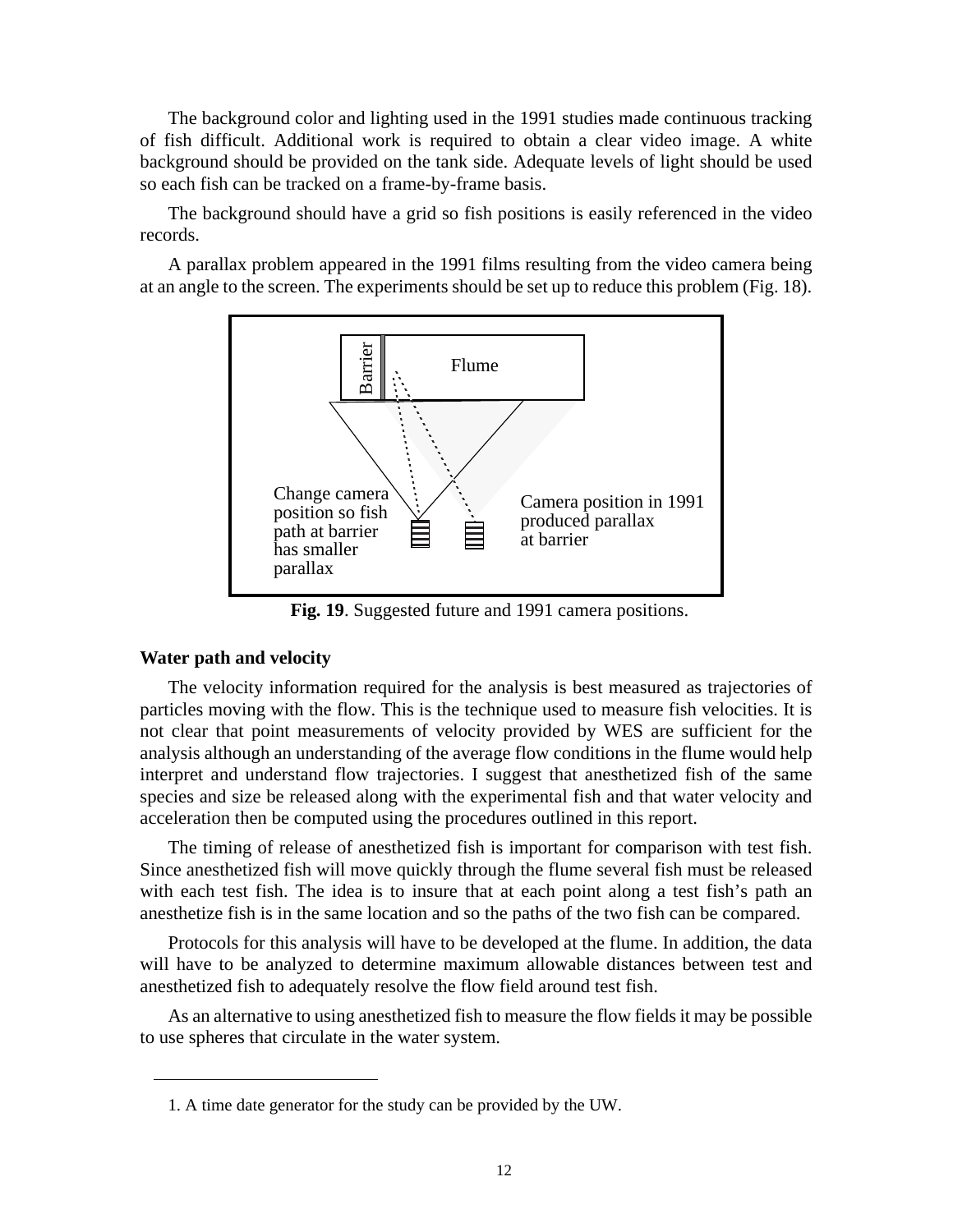#### **Experimental preliminaries**

Although the design for further experiments needs to be modified as work proceeds there are several guidelines for the process:

- determine an adequate video recording environment prior to experiments. This will require analyzing fish tracks to make sure they can be followed over the entire path and that parallax problems are minimized;
- determine a relationship between the flow field and baffle openings prior to fish experiments. It should be possible to characterize the flow field in terms of basic measures such as the position of streamline divergence, percent of flow above and below the barrier, and flow acceleration/deceleration values;
- data should be analyzed as experiments proceed characterizing thresholds of response in relation to the flow acceleration field.

#### **Experimental design**

The 1991 Pasco experiments suggest at least two key hypotheses:

- fish exhibit a gradual downward movement under low acceleration in the far field (a distance from the barrier);
- fish exhibit a strong avoidance response in the near field acceleration (close to the barrier).

I suggest experiments be developed to study both of these hypotheses.

#### *Behaviors in the far field*

To study the possibility that fish dive when encountering flow decelerations, field observations of fish movement are needed prior to the response at the barrier. In the 1991 experiments, nearly all fish drifted down in the flume after release and eventually went below the barrier. To follow up on this observation, behaviors with different far field acceleration distribution should be studied. The far field acceleration field might be altered with the two baffles settings,  $H_{\text{upper}}$  and  $H_{\text{lower}}$ . An analysis of far field fish and flow paths might reveal a pattern in which fish switch from downward to upward movement in response to the far field acceleration field.

A goal is to develop a relationship showing how the percentage of upward and downward moving fish changes with alterations in flow field measurements such as acceleration.

#### *Behavior in the near field*

The 1991 study suggested that fish respond to a deceleration at the barrier. This hypothesis can be tested by altering the point and intensity of flow field acceleration and determine how avoidance responses of the fish change. Preliminary flow experiments are needed to measure and change the acceleration field in the flume.